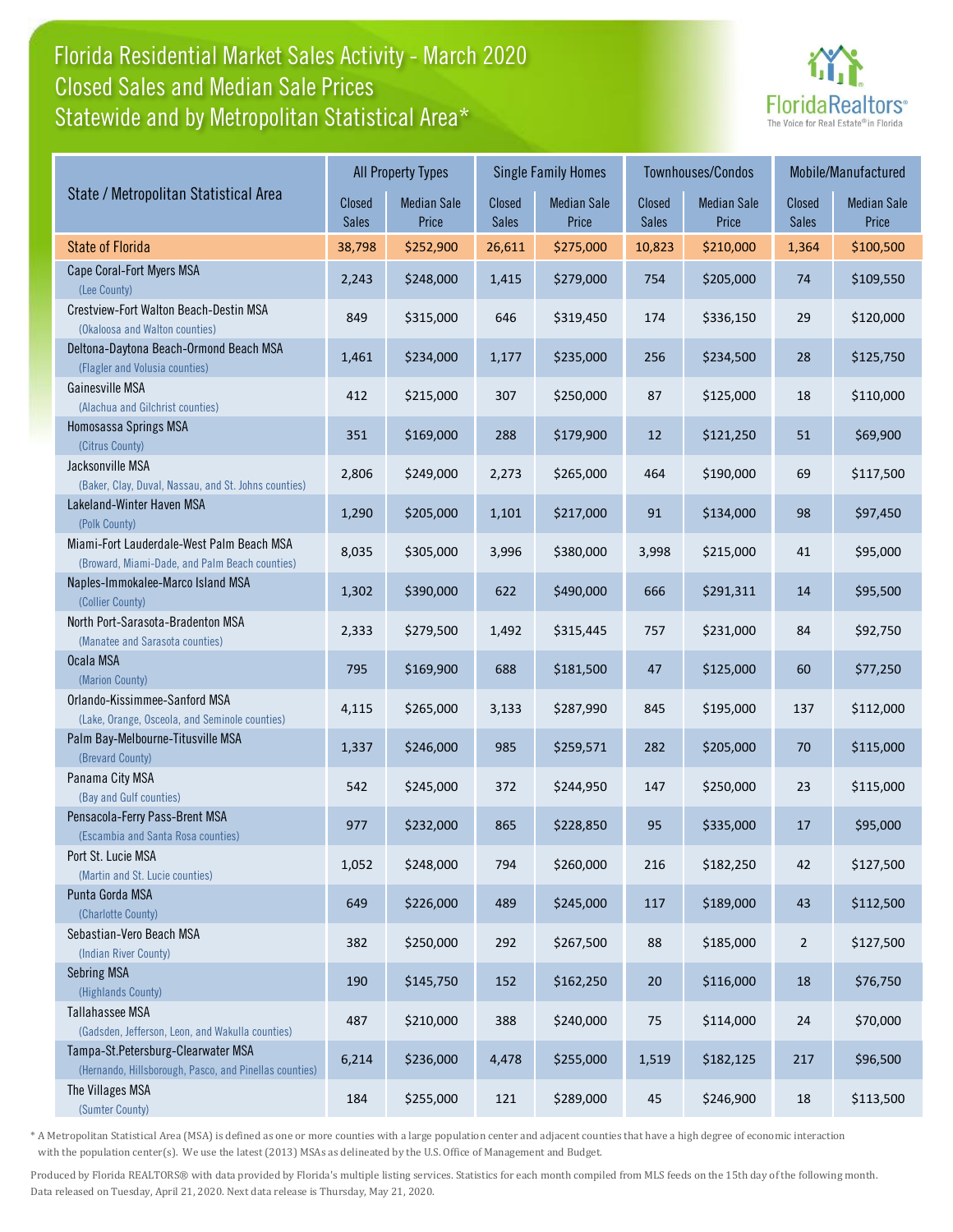# Florida Residential Market Sales Activity - March 2020 Listed by County Closed Sales and Median Sale Prices



| County                     | <b>All Property Types</b> |                             |                        | <b>Single Family Homes</b>  |                        | Townhouses/Condos           | Mobile/Manufactured           |                             |
|----------------------------|---------------------------|-----------------------------|------------------------|-----------------------------|------------------------|-----------------------------|-------------------------------|-----------------------------|
|                            | Closed<br>Sales           | <b>Median Sale</b><br>Price | Closed<br><b>Sales</b> | <b>Median Sale</b><br>Price | Closed<br><b>Sales</b> | <b>Median Sale</b><br>Price | <b>Closed</b><br><b>Sales</b> | <b>Median Sale</b><br>Price |
| Alachua County             | 391                       | \$217,990                   | 295                    | \$250,000                   | 87                     | \$125,000                   | 9                             | \$105,000                   |
| <b>Baker County</b>        | 25                        | \$205,000                   | 20                     | \$229,950                   | 0                      | (No Sales)                  | 5                             | \$112,000                   |
| <b>Bay County</b>          | 507                       | \$242,000                   | 342                    | \$239,950                   | 145                    | \$250,000                   | 20                            | \$108,500                   |
| <b>Bradford County</b>     | 15                        | \$125,000                   | 11                     | \$147,000                   | 0                      | (No Sales)                  | $\overline{4}$                | \$67,500                    |
| <b>Brevard County</b>      | 1,337                     | \$246,000                   | 985                    | \$259,571                   | 282                    | \$205,000                   | 70                            | \$115,000                   |
| <b>Broward County</b>      | 2,857                     | \$285,000                   | 1,342                  | \$390,000                   | 1,493                  | \$180,000                   | 22                            | \$104,500                   |
| <b>Calhoun County</b>      | 7                         | \$59,400                    | 6                      | \$59,025                    | 0                      | (No Sales)                  | $\mathbf{1}$                  | \$59,400                    |
| <b>Charlotte County</b>    | 649                       | \$226,000                   | 489                    | \$245,000                   | 117                    | \$189,000                   | 43                            | \$112,500                   |
| <b>Citrus County</b>       | 351                       | \$169,000                   | 288                    | \$179,900                   | 12                     | \$121,250                   | 51                            | \$69,900                    |
| <b>Clay County</b>         | 364                       | \$222,250                   | 320                    | \$230,000                   | 21                     | \$167,000                   | 23                            | \$100,000                   |
| <b>Collier County</b>      | 1,302                     | \$390,000                   | 622                    | \$490,000                   | 666                    | \$291,311                   | 14                            | \$95,500                    |
| <b>Columbia County</b>     | 60                        | \$170,725                   | 43                     | \$202,000                   | $\mathbf 0$            | (No Sales)                  | 17                            | \$120,000                   |
| <b>DeSoto County</b>       | 33                        | \$155,000                   | 19                     | \$184,900                   | 6                      | \$121,000                   | 8                             | \$57,500                    |
| <b>Dixie County</b>        | 20                        | \$130,750                   | 7                      | \$160,000                   | $\overline{2}$         | \$141,250                   | 11                            | \$80,000                    |
| <b>Duval County</b>        | 1,439                     | \$218,000                   | 1,148                  | \$229,900                   | 277                    | \$168,000                   | 14                            | \$87,000                    |
| <b>Escambia County</b>     | 546                       | \$220,000                   | 460                    | \$215,105                   | 82                     | \$340,000                   | $\overline{4}$                | \$77,500                    |
| <b>Flagler County</b>      | 301                       | \$240,000                   | 245                    | \$241,700                   | 48                     | \$234,500                   | 8                             | \$108,050                   |
| <b>Franklin County</b>     | 34                        | \$207,500                   | 27                     | \$325,000                   | $\overline{7}$         | \$159,000                   | $\mathbf 0$                   | (No Sales)                  |
| <b>Gadsden County</b>      | 22                        | \$100,000                   | 19                     | \$109,250                   | 0                      | (No Sales)                  | 3                             | \$70,000                    |
| <b>Gilchrist County</b>    | 21                        | \$145,000                   | 12                     | \$237,450                   | 0                      | (No Sales)                  | 9                             | \$117,500                   |
| <b>Glades County</b>       | 16                        | \$199,500                   | 9                      | \$242,500                   | 0                      | (No Sales)                  | 7                             | \$90,000                    |
| <b>Gulf County</b>         | 35                        | \$359,900                   | 30                     | \$364,900                   | $\overline{2}$         | \$342,000                   | $\overline{3}$                | \$150,000                   |
| <b>Hamilton County</b>     | 3                         | \$80,000                    | $\mathbf{1}$           | \$230,000                   | 0                      | (No Sales)                  | $\overline{2}$                | \$68,000                    |
| <b>Hardee County</b>       | 12                        | \$167,500                   | 10                     | \$178,250                   | 0                      | (No Sales)                  | $\overline{2}$                | \$134,750                   |
| <b>Hendry County</b>       | 25                        | \$140,000                   | 17                     | \$148,000                   | $\mathbf{1}$           | \$109,000                   | 7                             | \$89,000                    |
| <b>Hernando County</b>     | 445                       | \$185,000                   | 386                    | \$194,950                   | $12\,$                 | \$190,000                   | $47\,$                        | \$102,000                   |
| <b>Highlands County</b>    | 190                       | \$145,750                   | 152                    | \$162,250                   | $20\,$                 | \$116,000                   | 18                            | \$76,750                    |
| <b>Hillsborough County</b> | 2,390                     | \$249,945                   | 1,846                  | \$264,000                   | 509                    | \$182,500                   | 35                            | \$135,000                   |
| <b>Holmes County</b>       | 12                        | \$147,500                   | 11                     | \$148,000                   | 0                      | (No Sales)                  | $\mathbf{1}$                  | \$120,000                   |
| <b>Indian River County</b> | 382                       | \$250,000                   | 292                    | \$267,500                   | 88                     | \$185,000                   | $\sqrt{2}$                    | \$127,500                   |
| Jackson County             | 31                        | \$109,000                   | 26                     | \$107,000                   | 0                      | (No Sales)                  | 5                             | \$120,000                   |
| Jefferson County           | $14\,$                    | \$179,225                   | 13                     | \$180,000                   | 0                      | (No Sales)                  | $\mathbf 1$                   | \$115,000                   |
| Lafayette County           | $\mathbf{1}$              | \$420,000                   | $\mathbf{1}$           | \$420,000                   | 0                      | (No Sales)                  | 0                             | (No Sales)                  |
| Lake County                | 765                       | \$242,985                   | 658                    | \$251,995                   | 33                     | \$208,000                   | 74                            | \$115,000                   |
| Lee County                 | 2,243                     | \$248,000                   | 1,415                  | \$279,000                   | 754                    | \$205,000                   | 74                            | \$109,550                   |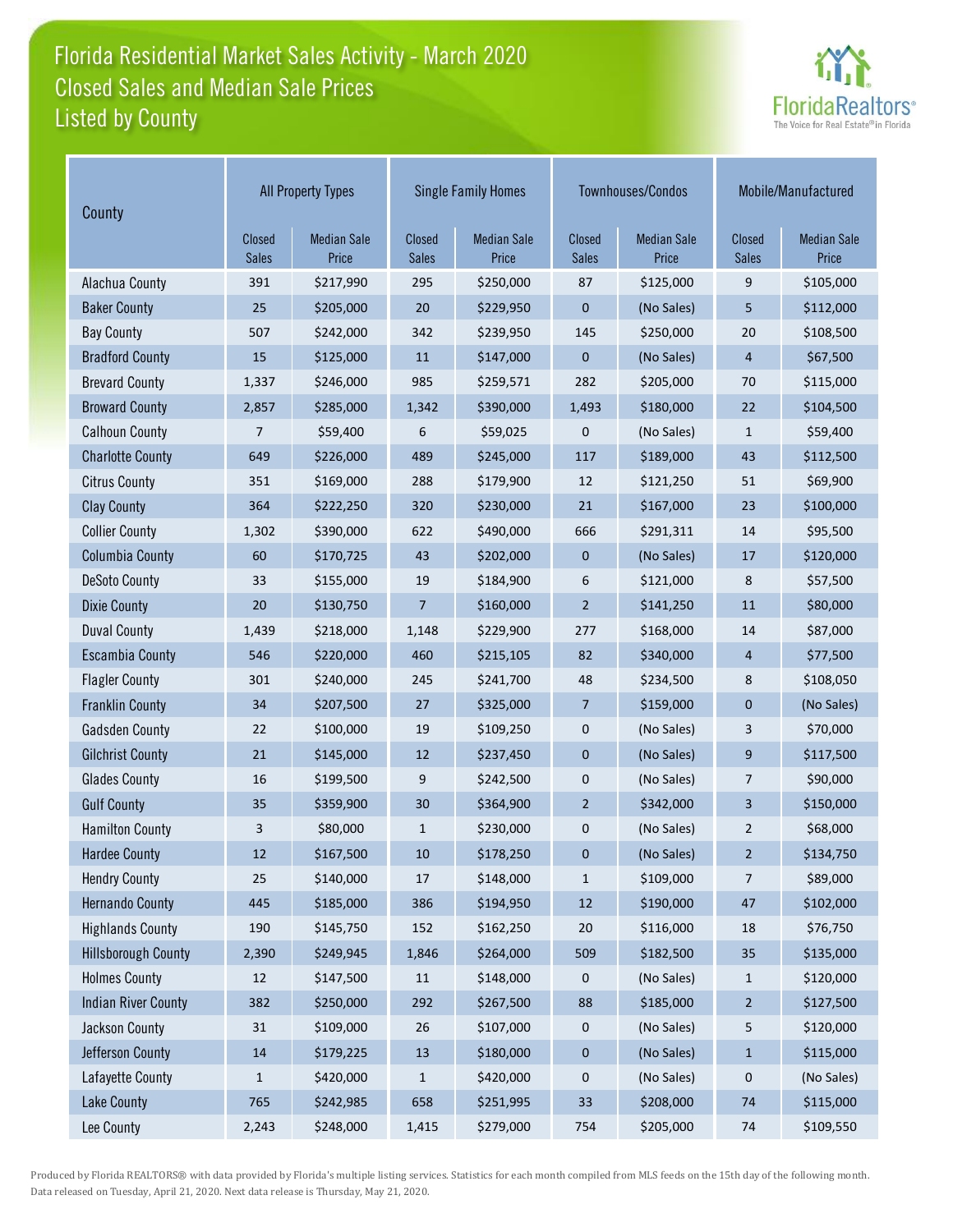# Florida Residential Market Sales Activity - March 2020 Listed by Zip Code (Grouped by County)\* Closed Sales and Median Sale Prices



| County          | Zip Code |                        | <b>All Property Types</b>   | <b>Single Family Homes</b> |                             | Townhouses/Condos      |                             | Mobile/Manufactured    |                             |
|-----------------|----------|------------------------|-----------------------------|----------------------------|-----------------------------|------------------------|-----------------------------|------------------------|-----------------------------|
|                 |          | Closed<br><b>Sales</b> | <b>Median Sale</b><br>Price | Closed<br>Sales            | <b>Median Sale</b><br>Price | Closed<br><b>Sales</b> | <b>Median Sale</b><br>Price | Closed<br><b>Sales</b> | <b>Median Sale</b><br>Price |
| <b>Baker</b>    | 32087    | $\overline{2}$         | \$153,000                   | $\overline{2}$             | \$153,000                   | $\pmb{0}$              | (No Sales)                  | $\pmb{0}$              | (No Sales)                  |
| <b>Baker</b>    | 32234    | $\mathbf 0$            | (No Sales)                  | 0                          | (No Sales)                  | $\mathbf 0$            | (No Sales)                  | $\mathbf 0$            | (No Sales)                  |
| Bay             | 32401    | 37                     | \$155,800                   | 35                         | \$160,000                   | $\overline{2}$         | \$106,000                   | $\mathbf{0}$           | (No Sales)                  |
| Bay             | 32402    | $\mathbf 0$            | (No Sales)                  | $\mathbf{0}$               | (No Sales)                  | $\mathbf 0$            | (No Sales)                  | $\mathbf 0$            | (No Sales)                  |
| Bay             | 32403    | 0                      | (No Sales)                  | 0                          | (No Sales)                  | 0                      | (No Sales)                  | 0                      | (No Sales)                  |
| Bay             | 32404    | 89                     | \$178,000                   | 84                         | \$182,000                   | $\mathbf 0$            | (No Sales)                  | 5                      | \$87,370                    |
| Bay             | 32405    | 46                     | \$268,250                   | 45                         | \$269,000                   | 0                      | (No Sales)                  | $\mathbf{1}$           | \$26,000                    |
| Bay             | 32406    | $\mathbf 0$            | (No Sales)                  | 0                          | (No Sales)                  | $\mathbf 0$            | (No Sales)                  | $\mathbf 0$            | (No Sales)                  |
| Bay             | 32407    | 69                     | \$314,900                   | 39                         | \$312,000                   | 30                     | \$330,500                   | 0                      | (No Sales)                  |
| Bay             | 32408    | 112                    | \$245,000                   | 39                         | \$289,550                   | 66                     | \$245,000                   | $\overline{7}$         | \$107,000                   |
| Bay             | 32409    | 22                     | \$264,450                   | 20                         | \$281,950                   | 0                      | (No Sales)                  | $\overline{2}$         | \$120,000                   |
| Bay             | 32410    | $\mathbf 0$            | (No Sales)                  | 0                          | (No Sales)                  | $\mathbf 0$            | (No Sales)                  | $\mathbf 0$            | (No Sales)                  |
| Bay             | 32411    | 0                      | (No Sales)                  | 0                          | (No Sales)                  | 0                      | (No Sales)                  | $\mathbf 0$            | (No Sales)                  |
| Bay             | 32412    | 0                      | (No Sales)                  | 0                          | (No Sales)                  | $\mathbf 0$            | (No Sales)                  | $\mathbf 0$            | (No Sales)                  |
| Bay             | 32413    | 88                     | \$323,000                   | 41                         | \$329,258                   | 43                     | \$313,000                   | 4                      | \$126,500                   |
| Bay             | 32417    | $\mathbf{0}$           | (No Sales)                  | $\mathbf{0}$               | (No Sales)                  | $\mathbf{0}$           | (No Sales)                  | $\mathbf 0$            | (No Sales)                  |
| Bay             | 32437    | 0                      | (No Sales)                  | 0                          | (No Sales)                  | 0                      | (No Sales)                  | 0                      | (No Sales)                  |
| Bay             | 32438    | $\mathbf{1}$           | \$77,760                    | $\mathbf{1}$               | \$77,760                    | $\overline{0}$         | (No Sales)                  | $\mathbf{0}$           | (No Sales)                  |
| Bay             | 32444    | 31                     | \$215,000                   | 31                         | \$215,000                   | 0                      | (No Sales)                  | $\mathbf 0$            | (No Sales)                  |
| Bay             | 32456    | 6                      | \$165,100                   | $\overline{2}$             | \$137,000                   | $\overline{4}$         | \$165,100                   | $\mathbf 0$            | (No Sales)                  |
| Bay             | 32461    | 0                      | (No Sales)                  | 0                          | (No Sales)                  | 0                      | (No Sales)                  | 0                      | (No Sales)                  |
| Bay             | 32462    | $\pmb{0}$              | (No Sales)                  | 0                          | (No Sales)                  | $\mathbf 0$            | (No Sales)                  | $\mathbf 0$            | (No Sales)                  |
| Bay             | 32466    | 6                      | \$199,000                   | 5                          | \$200,000                   | 0                      | (No Sales)                  | $\mathbf{1}$           | \$129,900                   |
| <b>Bradford</b> | 32042    | 0                      | (No Sales)                  | 0                          | (No Sales)                  | $\mathbf 0$            | (No Sales)                  | $\mathbf 0$            | (No Sales)                  |
| <b>Bradford</b> | 32044    | 0                      | (No Sales)                  | 0                          | (No Sales)                  | 0                      | (No Sales)                  | 0                      | (No Sales)                  |
| <b>Bradford</b> | 32054    | $\mathbf{1}$           | \$62,000                    | 0                          | (No Sales)                  | $\mathbf 0$            | (No Sales)                  | $\mathbf{1}$           | \$62,000                    |
| <b>Bradford</b> | 32058    | 0                      | (No Sales)                  | 0                          | (No Sales)                  | $\pmb{0}$              | (No Sales)                  | $\pmb{0}$              | (No Sales)                  |
| <b>Bradford</b> | 32083    | $\pmb{0}$              | (No Sales)                  | 0                          | (No Sales)                  | 0                      | (No Sales)                  | 0                      | (No Sales)                  |
| <b>Bradford</b> | 32091    | $12\,$                 | \$151,500                   | $11\,$                     | \$147,000                   | 0                      | (No Sales)                  | $\mathbf{1}$           | \$156,000                   |
| <b>Bradford</b> | 32622    | $\overline{2}$         | \$60,875                    | $\bf{0}$                   | (No Sales)                  | 0                      | (No Sales)                  | $\overline{2}$         | \$60,875                    |
| <b>Bradford</b> | 32656    | $\mathbf 0$            | (No Sales)                  | 0                          | (No Sales)                  | 0                      | (No Sales)                  | 0                      | (No Sales)                  |
| <b>Bradford</b> | 32666    | $\bf{0}$               | (No Sales)                  | 0                          | (No Sales)                  | $\pmb{0}$              | (No Sales)                  | $\pmb{0}$              | (No Sales)                  |
| <b>Bradford</b> | 32694    | 0                      | (No Sales)                  | 0                          | (No Sales)                  | 0                      | (No Sales)                  | 0                      | (No Sales)                  |
| <b>Brevard</b>  | 32754    | 17                     | \$277,095                   | 14                         | \$302,250                   | 0                      | (No Sales)                  | 3                      | \$66,900                    |
| <b>Brevard</b>  | 32775    | $\mathbf 0$            | (No Sales)                  | 0                          | (No Sales)                  | 0                      | (No Sales)                  | 0                      | (No Sales)                  |
| <b>Brevard</b>  | 32780    | 91                     | \$215,500                   | 65                         | \$243,243                   | 20                     | \$93,250                    | 6                      | \$117,500                   |
| <b>Brevard</b>  | 32781    | $\mathbf 0$            | (No Sales)                  | 0                          | (No Sales)                  | 0                      | (No Sales)                  | 0                      | (No Sales)                  |
| <b>Brevard</b>  | 32783    | $\bf{0}$               | (No Sales)                  | $\bf{0}$                   | (No Sales)                  | 0                      | (No Sales)                  | 0                      | (No Sales)                  |

\* Statistics for each listed zip code are presented only for the portion of the zip code located inside the county specified.

As a result, some zip codes will appear in this list more than once if they cover areas in more than one county.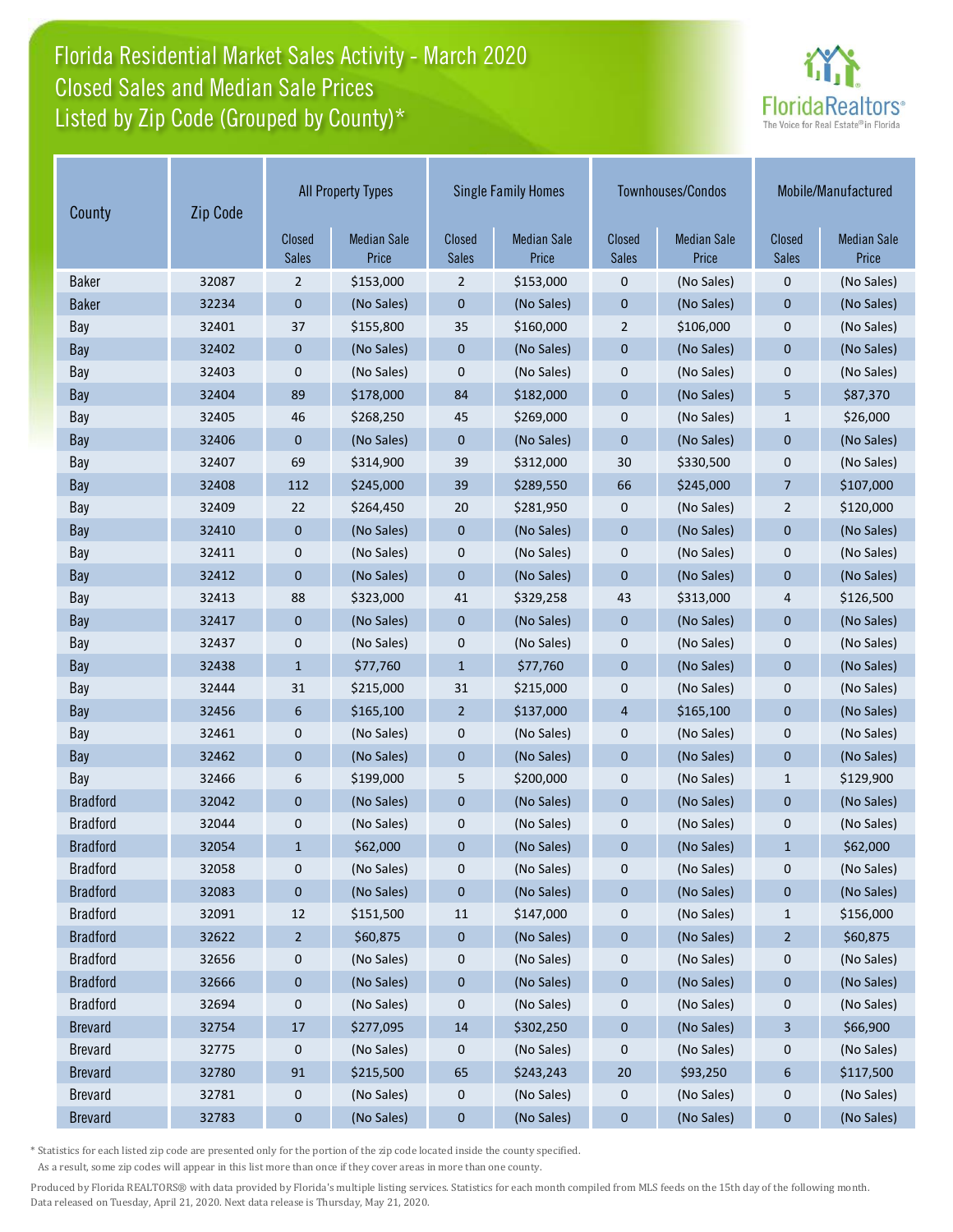# Florida Residential Market Sales Activity - March 2020 Listed by Zip Code (Grouped by County)\* Closed Sales and Median Sale Prices



| Zip Code<br>County |       | <b>All Property Types</b> |                             | <b>Single Family Homes</b> |                             |                        | Townhouses/Condos           | Mobile/Manufactured           |                             |
|--------------------|-------|---------------------------|-----------------------------|----------------------------|-----------------------------|------------------------|-----------------------------|-------------------------------|-----------------------------|
|                    |       | Closed<br><b>Sales</b>    | <b>Median Sale</b><br>Price | Closed<br><b>Sales</b>     | <b>Median Sale</b><br>Price | Closed<br><b>Sales</b> | <b>Median Sale</b><br>Price | <b>Closed</b><br><b>Sales</b> | <b>Median Sale</b><br>Price |
| <b>Brevard</b>     | 32796 | 44                        | \$179,975                   | 38                         | \$194,000                   | 4                      | \$150,500                   | $\overline{2}$                | \$129,950                   |
| <b>Brevard</b>     | 32815 | 0                         | (No Sales)                  | 0                          | (No Sales)                  | $\mathbf 0$            | (No Sales)                  | $\mathbf 0$                   | (No Sales)                  |
| <b>Brevard</b>     | 32899 | 0                         | (No Sales)                  | 0                          | (No Sales)                  | $\pmb{0}$              | (No Sales)                  | $\mathbf 0$                   | (No Sales)                  |
| <b>Brevard</b>     | 32901 | 28                        | \$200,000                   | 20                         | \$219,500                   | 8                      | \$165,700                   | $\mathbf 0$                   | (No Sales)                  |
| <b>Brevard</b>     | 32902 | 0                         | (No Sales)                  | 0                          | (No Sales)                  | $\mathbf 0$            | (No Sales)                  | $\mathbf 0$                   | (No Sales)                  |
| <b>Brevard</b>     | 32903 | 43                        | \$359,000                   | 24                         | \$387,450                   | 19                     | \$335,000                   | $\overline{0}$                | (No Sales)                  |
| <b>Brevard</b>     | 32904 | 73                        | \$289,500                   | 62                         | \$302,500                   | 9                      | \$142,500                   | $\overline{2}$                | \$84,500                    |
| <b>Brevard</b>     | 32905 | 51                        | \$152,500                   | 30                         | \$169,000                   | 17                     | \$114,000                   | $\overline{4}$                | \$89,625                    |
| <b>Brevard</b>     | 32906 | 0                         | (No Sales)                  | 0                          | (No Sales)                  | $\boldsymbol{0}$       | (No Sales)                  | $\mathbf 0$                   | (No Sales)                  |
| <b>Brevard</b>     | 32907 | 72                        | \$197,000                   | 70                         | \$199,500                   | $\mathbf 0$            | (No Sales)                  | $\overline{2}$                | \$101,500                   |
| <b>Brevard</b>     | 32908 | 30                        | \$197,950                   | 30                         | \$197,950                   | $\mathbf 0$            | (No Sales)                  | $\mathbf 0$                   | (No Sales)                  |
| <b>Brevard</b>     | 32909 | 103                       | \$220,000                   | 100                        | \$221,610                   | 3                      | \$173,000                   | $\mathbf 0$                   | (No Sales)                  |
| <b>Brevard</b>     | 32910 | 0                         | (No Sales)                  | 0                          | (No Sales)                  | $\boldsymbol{0}$       | (No Sales)                  | $\mathbf 0$                   | (No Sales)                  |
| <b>Brevard</b>     | 32911 | 0                         | (No Sales)                  | $\pmb{0}$                  | (No Sales)                  | $\mathbf 0$            | (No Sales)                  | $\mathbf 0$                   | (No Sales)                  |
| <b>Brevard</b>     | 32912 | 0                         | (No Sales)                  | 0                          | (No Sales)                  | $\mathbf 0$            | (No Sales)                  | $\mathbf 0$                   | (No Sales)                  |
| <b>Brevard</b>     | 32919 | $\overline{0}$            | (No Sales)                  | 0                          | (No Sales)                  | $\mathbf 0$            | (No Sales)                  | $\mathbf 0$                   | (No Sales)                  |
| <b>Brevard</b>     | 32920 | 26                        | \$220,000                   | 3                          | \$335,000                   | 23                     | \$205,000                   | $\mathbf 0$                   | (No Sales)                  |
| <b>Brevard</b>     | 32922 | 16                        | \$131,500                   | 11                         | \$135,000                   | $\overline{4}$         | \$56,000                    | $\mathbf{1}$                  | \$60,000                    |
| <b>Brevard</b>     | 32923 | 0                         | (No Sales)                  | 0                          | (No Sales)                  | $\mathbf 0$            | (No Sales)                  | 0                             | (No Sales)                  |
| <b>Brevard</b>     | 32924 | 0                         | (No Sales)                  | $\mathbf 0$                | (No Sales)                  | $\mathbf 0$            | (No Sales)                  | $\mathbf 0$                   | (No Sales)                  |
| <b>Brevard</b>     | 32925 | 0                         | (No Sales)                  | 0                          | (No Sales)                  | $\mathbf 0$            | (No Sales)                  | $\mathbf 0$                   | (No Sales)                  |
| <b>Brevard</b>     | 32926 | 42                        | \$222,510                   | 32                         | \$242,543                   | $\pmb{0}$              | (No Sales)                  | 10                            | \$80,250                    |
| <b>Brevard</b>     | 32927 | 59                        | \$223,000                   | 59                         | \$223,000                   | $\mathbf 0$            | (No Sales)                  | $\mathbf 0$                   | (No Sales)                  |
| <b>Brevard</b>     | 32931 | 61                        | \$378,999                   | 18                         | \$540,000                   | 43                     | \$325,000                   | $\mathbf 0$                   | (No Sales)                  |
| <b>Brevard</b>     | 32932 | 0                         | (No Sales)                  | 0                          | (No Sales)                  | $\mathbf 0$            | (No Sales)                  | 0                             | (No Sales)                  |
| <b>Brevard</b>     | 32934 | 29                        | \$342,000                   | 28                         | \$349,000                   | $\mathbf{1}$           | \$245,500                   | $\mathbf 0$                   | (No Sales)                  |
| <b>Brevard</b>     | 32935 | 78                        | \$180,000                   | 61                         | \$198,500                   | 17                     | \$109,900                   | 0                             | (No Sales)                  |
| <b>Brevard</b>     | 32936 | 0                         | (No Sales)                  | 0                          | (No Sales)                  | $\pmb{0}$              | (No Sales)                  | $\pmb{0}$                     | (No Sales)                  |
| <b>Brevard</b>     | 32937 | 85                        | \$365,000                   | 36                         | \$373,000                   | 49                     | \$341,355                   | 0                             | (No Sales)                  |
| <b>Brevard</b>     | 32940 | 148                       | \$312,875                   | 115                        | \$351,750                   | 33                     | \$205,000                   | $\pmb{0}$                     | (No Sales)                  |
| <b>Brevard</b>     | 32941 | 0                         | (No Sales)                  | 0                          | (No Sales)                  | 0                      | (No Sales)                  | 0                             | (No Sales)                  |
| <b>Brevard</b>     | 32949 | 5                         | \$454,900                   | 5                          | \$454,900                   | $\pmb{0}$              | (No Sales)                  | $\pmb{0}$                     | (No Sales)                  |
| <b>Brevard</b>     | 32950 | 7                         | \$375,000                   | 7                          | \$375,000                   | 0                      | (No Sales)                  | 0                             | (No Sales)                  |
| <b>Brevard</b>     | 32951 | 36                        | \$497,702                   | 24                         | \$504,000                   | 10                     | \$428,750                   | $\overline{2}$                | \$135,000                   |
| <b>Brevard</b>     | 32952 | 33                        | \$270,000                   | 31                         | \$273,000                   | $\overline{c}$         | \$105,500                   | 0                             | (No Sales)                  |
| <b>Brevard</b>     | 32953 | 41                        | \$313,000                   | 35                         | \$314,900                   | 6                      | \$280,000                   | 0                             | (No Sales)                  |
| <b>Brevard</b>     | 32954 | 0                         | (No Sales)                  | 0                          | (No Sales)                  | 0                      | (No Sales)                  | $\mathbf 0$                   | (No Sales)                  |
| <b>Brevard</b>     | 32955 | $75$                      | \$258,500                   | 59                         | \$279,000                   | 14                     | \$171,750                   | $\overline{a}$                | \$97,250                    |

\* Statistics for each listed zip code are presented only for the portion of the zip code located inside the county specified.

As a result, some zip codes will appear in this list more than once if they cover areas in more than one county.